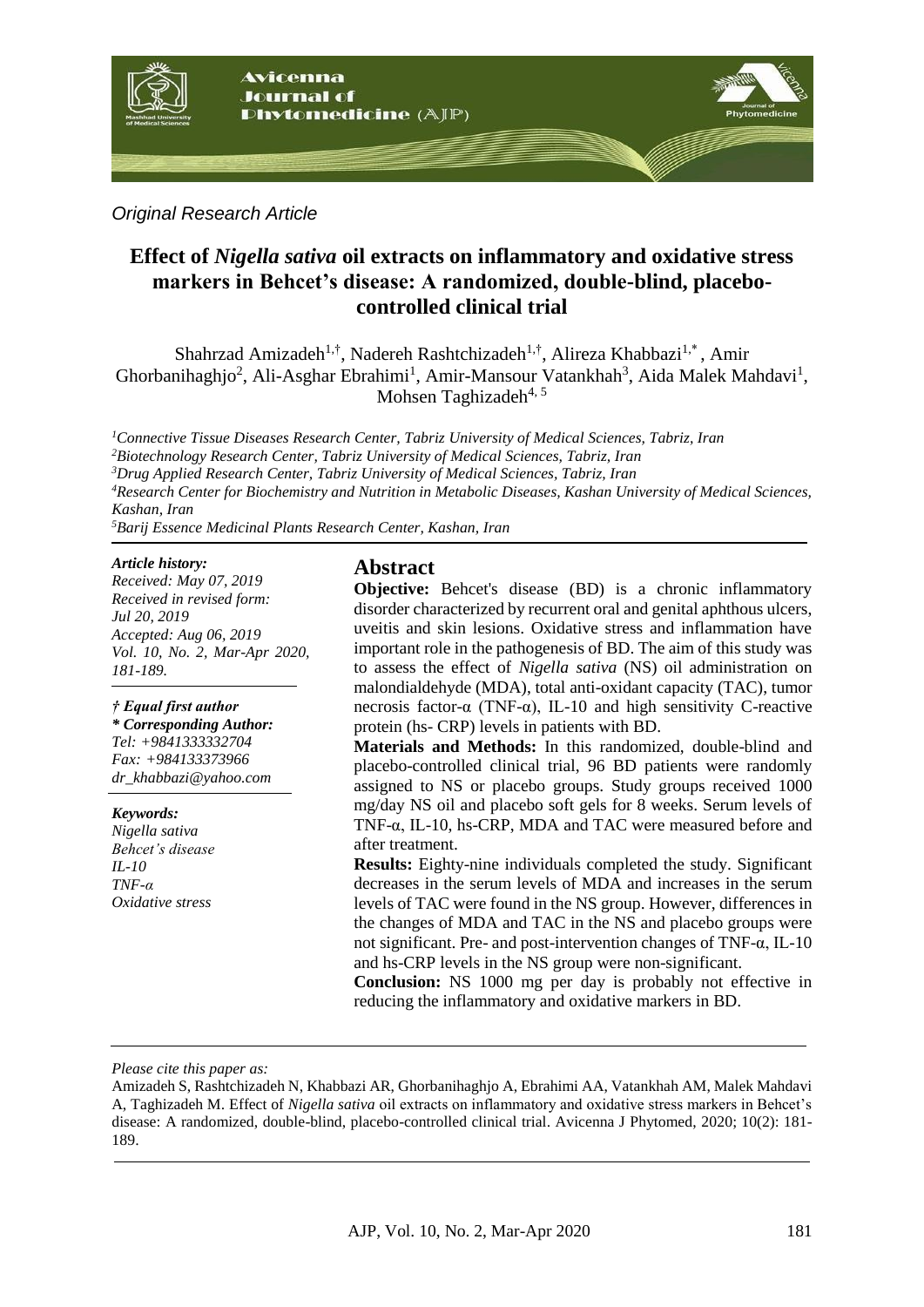# **Introduction**

Behcet's disease (BD) is a chronic inflammatory disorder characterized by recurrent oral and genital aphthous ulcers, uveitis and skin lesions. BD is most commonly observed along the ancient Silk Road (Davatchi et al., 2000). Despite the unknown pathogenesis of BD, many studies have suggested the role of autoimmunity (de Smet et al., 2000; Yamamoto et al., 1993). Environmental factors such as microbial agents and vitamin D deficiency, epigenetics and genetics play a role in inducing abnormal immune responses (Alipour et al., 2017; Hosseini et al., 2015; Khabbazi et al., 2019; Mazzoccoli et al., 2016). Over-activation of T helper 1 and 2 lymphocytes in parallel with polymorphonuclear leukocytes (PMNs) culminates in liberation of miscellaneous cytokines and overproduction of free radicals, which exert detrimental impact on the cells (Doğan et al., 1999; Mantaş et al., 1999; KÖSE et al., 1995; Mazzoccoli et al., 2016; Nielsen et al., 1997; Sharifian et al., 2005; Takeno et al., 1995; Turan et al., 2008). On the other hand, nutrients can control immune responses in living organisms by stimulating or suppressing inflammatory circuits. One of the novel and efficacious anti-inflammatory plants, *Nigella sativa* (NS), known as black seed or black cumin belongs to the Ranunculaceae family and is native to the southern Europe, North Africa and Asia (Schleicher et al., 2000). NS anti-inflammatory effects are related to suppression of inflammatory cytokines such as interleukin 1β (IL-1β), IL-6 and tumor necrosis factor  $α$  (TNF- $α$ ), increasing anti-inflammatory cytokines production, like IL-10, stimulation of antioxidant enzymes, and suppression of nuclear factor kappa B (NFκβ) (Budancamanak et al., 2006; Gheita et al., 2012; Majdalawieh et al., 2010; Sayed-Ahmed et al., 2012). Most of the therapeutic effects emanated from this plant are attributed to an alkaloid called thymoquinone (TQ), which down-regulates a wide variety of the inflammatory cytokines (Budancamanak et al., 2006; El-Mahmoudy et al., 2002; Mansour et al., 2004; Sethi et al., 2008). TQ in rats with adjuvant-induced rheumatoid arthritis (RA) significantly improved the symptoms and the inflammatory profiles (Tekeoglu et al., 2007; Umar et al., 2012). The therapeutic effects of NS in RA were demonstrated (Hadi et al., 2016).

Medicinal plants are commonly used in traditional Iranian medicine to treat rheumatic diseases. The immunomodulatory and anti-inflammatory effects of NS make it a good candidate for BD treatment. It is, therefore, important to examine the effect of NS on oxidative stress factors, inflammatory and antiinflammatory cytokines in patients with BD. To the best of our knowledge, no study was conducted on the effect of NS on oxidative stress factors and various cytokines in BD. This randomized doubleblind controlled (RCT) study was conducted to assess the effect of NS oil administration on malondialdehyde (MDA), total anti-oxidant capacity (TAC), TNF- $\alpha$ , IL-10 and high sensitivity Creactive protein (hs- CRP) levels in patients with BD.

## **Materials and Methods Study design**

A double-blind placebo-controlled RCT was carried out at Tabriz University of Medical Sciences (TUOMS) from April 2015 until February 2017 and approved by the Ethics Committee of TUOMS. This survey was registered on the website of the Iranian Registry of Clinical Trial (IRCT) (http://www.irct.ir/) with IRCTID: IRCT 201511086975N5.

## **Subjects**

We screened 123 patients with BD and 96 patients were recruited and randomly allocated to the NS (n=49) or placebo (n=47) groups. However, 47 of the NS group and 42 of the placebo group completed the study (Figure 1).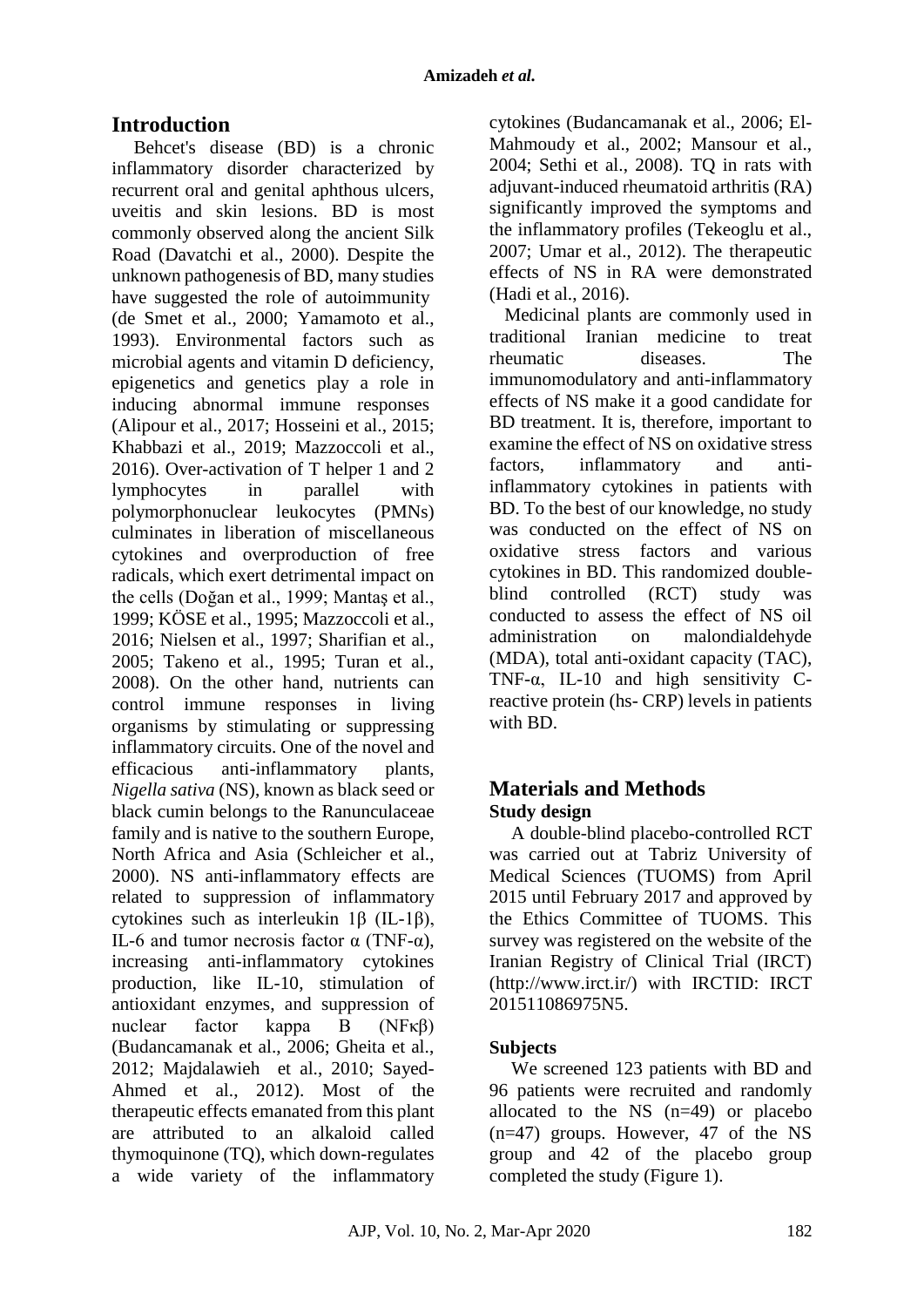

Figure 1. Recruitment and enrollment of the study participants and outcomes.

We performed randomization using RandList software 1.2 (http://www.randomisation.eu). BD was diagnosed based on the international criteria of Behcet's disease (ICBD) (Davatchi et al., 2014). All the participants were recruited from a BD cohort in the Connective Tissue Diseases Research Center clinic of Tabriz University of Medical Sciences (TUOMS) and they signed an informed consent. The inclusion criteria were (1) age older than 16 years old; (2) no change in medications 2 months prior to the start of study; and (3) no intake of antioxidant supplements from one month before the study. The exclusion criteria were (1) pregnancy and lactation; (2) taking contraceptive pills; (3) hormone replacement therapy; (4) endocrine disorders including thyroid dysfunction and Cushing's syndrome; (5) severe obesity  $(BMI\geq 40)$ ; (6) chronic diseases such as diabetes mellitus, malignancy or renal dysfunction; (7) any outstanding change in social habits (diet, physical activity and the lifestyle); and (8) being a smoker or a passive smoker.

### **Assessments**

The NS and placebo groups received soft gels containing 1000 mg NS oil (Barij Essence, Kashan, Iran) or 1000 mg placebo , respectively, per day 30 minutes before lunch for 8 weeks. Routine therapies continued. From patients, 10 ml blood was taken before and 8 weeks after the commencement of the study. Samples were immediately centrifuged and serum samples were stored at -70°C until biochemical analyses. Serum levels of TNF- $\alpha$  and IL-10 were measured by the enzyme-linked immunosorbent assay (ELISA) kits (IBL, Germany, Ref No<sub>TNF-α</sub>. BE55181 and Ref No<sub>IL-10</sub>. BE53101). hs-CRP was checked by using Monobind ELISA kit (Monobind, USA, Ref No. 1331624). All of these factors were evaluated by the ELISA plate reader (STATFAX-2100, Multi-detection Multi Plate Reader, USA). Finally, TNF- $\alpha$  and IL-10 absorption was determined by a Sicilian spectrophotometer (UK) at 450 nm. hs-CRP's absorption was assessed by Alcyon 300 autoanalyzer. Based on the instructions provided by the manufacturers of the kits, plates were read at 450 nm (with a reference wave length of 630 nm). MDA measurement as an oxidative product was done based on the reaction with thiobarbituric acid (TBA), extraction with normal butanol, spectrophotometer absorption measurements at 532 nm, and comparison of the absorptions with the standard curve (Bilici et al., 2001). In this measurement, Cecil spectrophotometer (UK) was utilized. To measure TAC,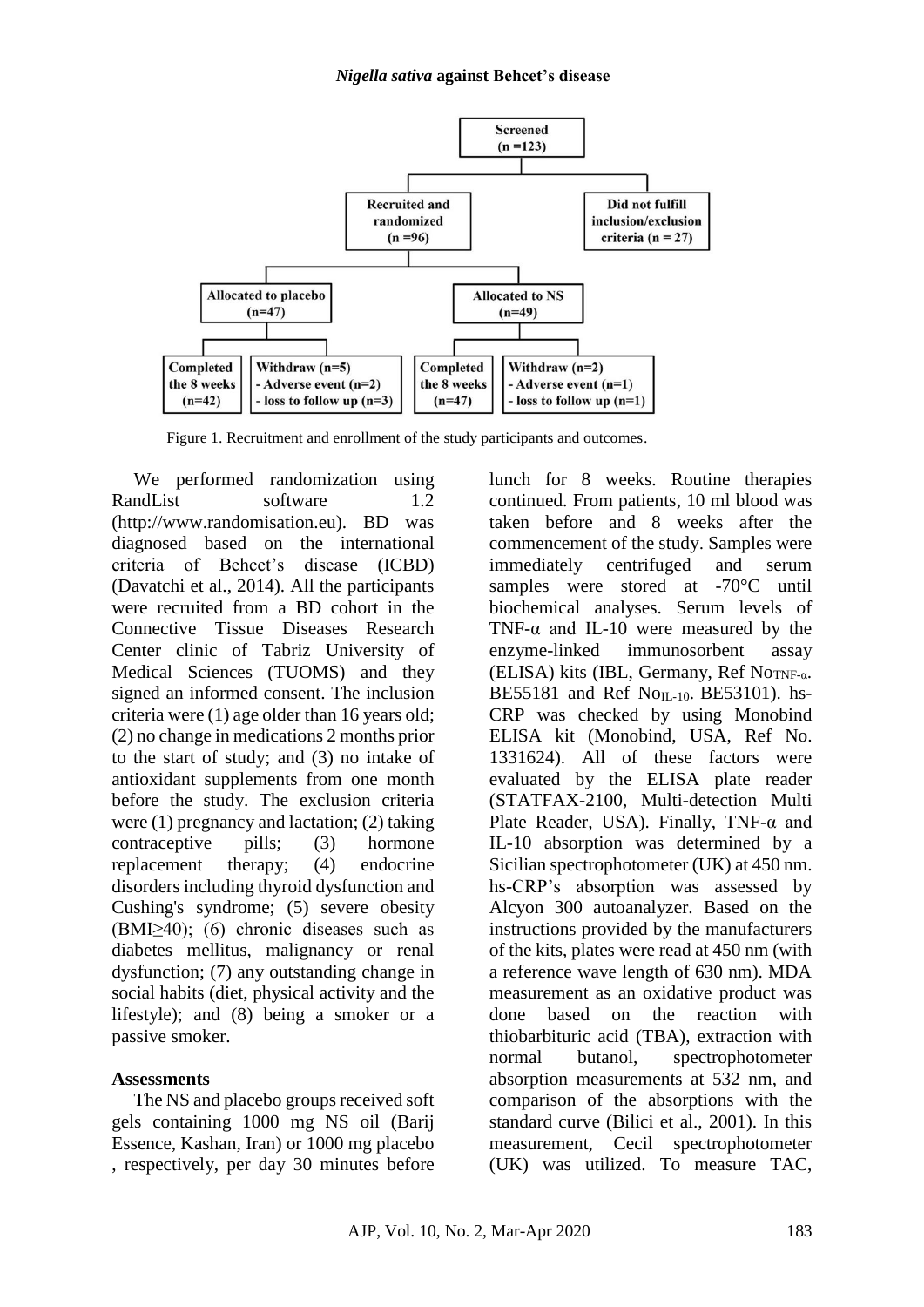Randox, UK Kit (Cat No. NX2332) was used (Miller et al., 1993). Then, the initial light absorption of the cuvettes was measured at 600 nm by using Alcyon 300 auto analyzer at 37°C in the air. The final light absorption was determined three minutes after adding 200 μl of the substrate to each cuvette.

### **Statistical analysis**

Statistical analysis of the data was performed by SPSS software version 24.0. At first, both of the groups were examined for sex and age. Then, the Kolmogorov-Smirnov test was utilized to determine the normal or skewed distribution of the data in both groups. According to the results of this test, MDA, TAC and age were analyzed by parametric methods. While TNF-α, hs-CRP and IL-10 were evaluated by nonparametric statistical methods.

Independent-T and Mann-Whitney U tests were used to compare the homogeneity of the groups before the intervention. The male/female ratio in the study groups was compared by Chi-Square test. Then, pre- and post-intervention data were compared in both groups by using Paired Sample-T test (as a parametric method) and Wilcoxon Test (as a nonparametric equivalent). Finally, the correlations between the quantitative data (∆MDA, ∆TAC, ∆TNF-α, ∆IL-10, and ∆hs-CRP) were analyzed by using the Pearson parametric and Spearman nonparametric tests. A p value less than 0.05 was considered statistically significant.

## **Results**

#### **Subjects**

Ninety-six patients suffering from BD were enrolled in the study. Eighty-nine individuals completed the study (Figure 1). Demographic and clinical characteristics and medications of studied groups at the baseline, are presented in Table 1. The differences were not significant (p>0.05).

| <b>Variables</b>                 | Nigella sativa group<br>$(N=47)$ | Placebo group<br>$(N=42)$   | p-value   |  |  |
|----------------------------------|----------------------------------|-----------------------------|-----------|--|--|
| Age, mean $(\pm SD)$ , years old | $39.8 \pm 10.2$                  | $38.3 \pm 10.2$             | $NS^*$    |  |  |
| Male: Female                     | 31:16                            | 24:18                       | NS†       |  |  |
| <b>Disease duration, months</b>  | 10 (min 4, max 35, mode 5)**     | 9 (min 1, max 44, mode 4)** | $NS**$    |  |  |
| <b>Clinical Manifestations</b>   |                                  |                             |           |  |  |
| Oral aphthous ulcer (%)          | 36(97.3)                         | 33 (97.1)                   | NS.       |  |  |
| Genital ulcer (%)                | 21 (56.8)                        | 17(50.0)                    | <b>NS</b> |  |  |
| Skin lesions (%)                 | 14 (37.8)                        | 16(47.1)                    | <b>NS</b> |  |  |
| Uveitis $(\%)$                   | 16(43.2)                         | 16(47.1)                    | <b>NS</b> |  |  |
| Pathergy (%)                     | 12(32.4)                         | 13 (38.2)                   | NS.       |  |  |
| Arthritis (%)                    | 7(18.9)                          | 6(17.6)                     | NS.       |  |  |
| Vascular involvement (%)         | 5(13.5)                          | 5(14.7)                     | <b>NS</b> |  |  |
| CNS involvement (%)              | 2(5.4)                           | 3(8.8)                      | NS.       |  |  |
| GI involvement (%)               | 0(0.0)                           | 1(2.9)                      | NS.       |  |  |
| <b>Medications</b>               |                                  |                             |           |  |  |
| Prednisolone (%)                 | 27(73.0)                         | 28 (82.3)                   | <b>NS</b> |  |  |
| Colchicine (%)                   | 13(35.1)                         | 10(29.4)                    | NS.       |  |  |
| Azathioprine (%)                 | 10(27.0)                         | 12(35.3)                    | <b>NS</b> |  |  |
| Interferon- $\alpha$ (%)         | 6(16.2)                          | 2(5.9)                      | <b>NS</b> |  |  |
| Methotrexate (%)                 | 5(13.5)                          | 7(20.6)                     | <b>NS</b> |  |  |
| Cyclosporine (%)                 | 1(2.7)                           | 1(2.9)                      | <b>NS</b> |  |  |
| $NSAID$ $(\%)$                   | 1(2.7)                           | 4(11.8)                     | <b>NS</b> |  |  |
| Mycophenolate Mofetile (%)       | 1(2.7)                           | 2(5.9)                      | NS.       |  |  |
| Infliximab (%)                   | 2(5.4)                           | 3(8.8)                      | NS.       |  |  |
| Sulfasalazine (%)                | 2(5.4)                           | 0(0.0)                      | NS.       |  |  |
| Cyclophosphamide (%)             | 1(2.7)                           | 0(0.0)                      | NS        |  |  |

Table 1. Demographic and clinical characteristics and medications of studied groups at the baseline.

NS=Non-significant; CNS=Central nervous system involvement; NSAID=Nonsteroidal antiinflammatory drug; GI=Gastrointestinal; SD=Standard deviation; \*Performed using Independent-Sample T Test; †Performed using Chi-Square Test; \*\* 2 Independent Samples, Mann- Whitney U Test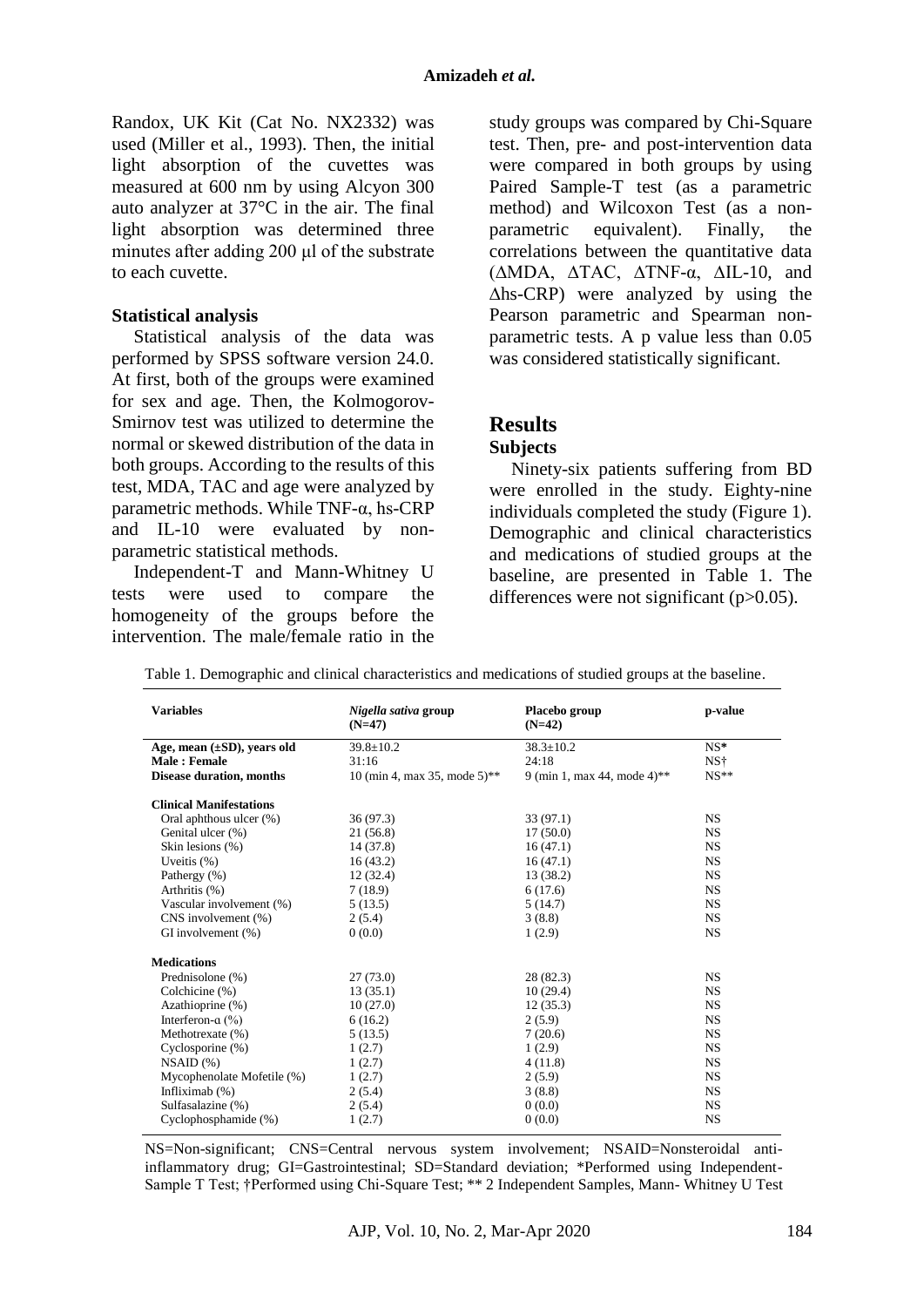#### **Biochemical analysis**

According to Kolmogorov-Smirnov test, IL-10, TNF-α and hs-CRP had skewed distribution and were evaluated by the nonparametric tests. However, MDA and TAC were analyzed by parametric equivalents. Thereafter, the pre- and postintervention data were compared separately in both groups. This analysis showed that the TAC level increased significantly and the MDA level decreased significantly pre and post-intervention in the NS group (Figure 2A and B). On the other hand, changes in the TAC and MDA levels in the placebo group were not significant (Figure 2A and B).



Figure 2. Cytokine profile and stress oxidative markers levels in the *Nigella sativa* and placebo groups. MDA= Malondialdehyde; TAC= total anti-oxidant capacity; TNF-α= tumor necrosis factor-α; IL-10= interleukin-10; and hs-CRP= high sensitive C-reactive protein.

Pre and post-intervention levels of hs-CRP, TNF- $\alpha$  and IL-10 levels in the NS and placebo groups were not significantly different (Figure 2C, D and E). Thereafter, the pre- and post-interventional changes in values were compared separately in studied groups. We compared the pure alteration of the values between the NS and placebo

groups ( $\Delta$ = after minus before). Minus and plus signs besides the calculated digits disclosed decreased and increased levels after intervention. This comparison showed no significant differences in the ∆TAC, ∆MDA, ∆hs-CRP, ∆IL-10 and ∆TNF-α, between the studied groups (Tables 2 and 3).

Table 2. Correlations between the changes in MDA, and TAC levels after 8 weeks of treatment with *Nigella sativa* and placebo.

| <b>Parameters</b> |             |           | Nigella sativa group                   |           | Placebo group            |           |         |           |  |
|-------------------|-------------|-----------|----------------------------------------|-----------|--------------------------|-----------|---------|-----------|--|
|                   | <b>AMDA</b> |           | $\Delta\mathbf{T}\mathbf{A}\mathbf{C}$ |           | <b>AMDA</b>              |           | ∆ТАС    |           |  |
|                   |             | p value   | r                                      | p value   |                          | p value   | r       | p value   |  |
| <b>AMDA</b>       | ٠           |           | $-0.71$                                | $0.001**$ | $\overline{\phantom{a}}$ |           | $-0.83$ | $0.001**$ |  |
| $\triangle TAC$   | $-0.71$     | $0.001**$ | $\overline{\phantom{a}}$               | ۰         | $-0.83$                  | $0.001**$ | -       | ۰         |  |

∆MDA=MDA after 8 weeks of placebo treatment minus MDA at the baseline; ∆TAC=TAC after 8 weeks of placebo treatment minus TAC at the baseline; r=Correlation coefficient; \*\*Pearson's Test was used to determine correlations between ∆MDA and ∆TAC.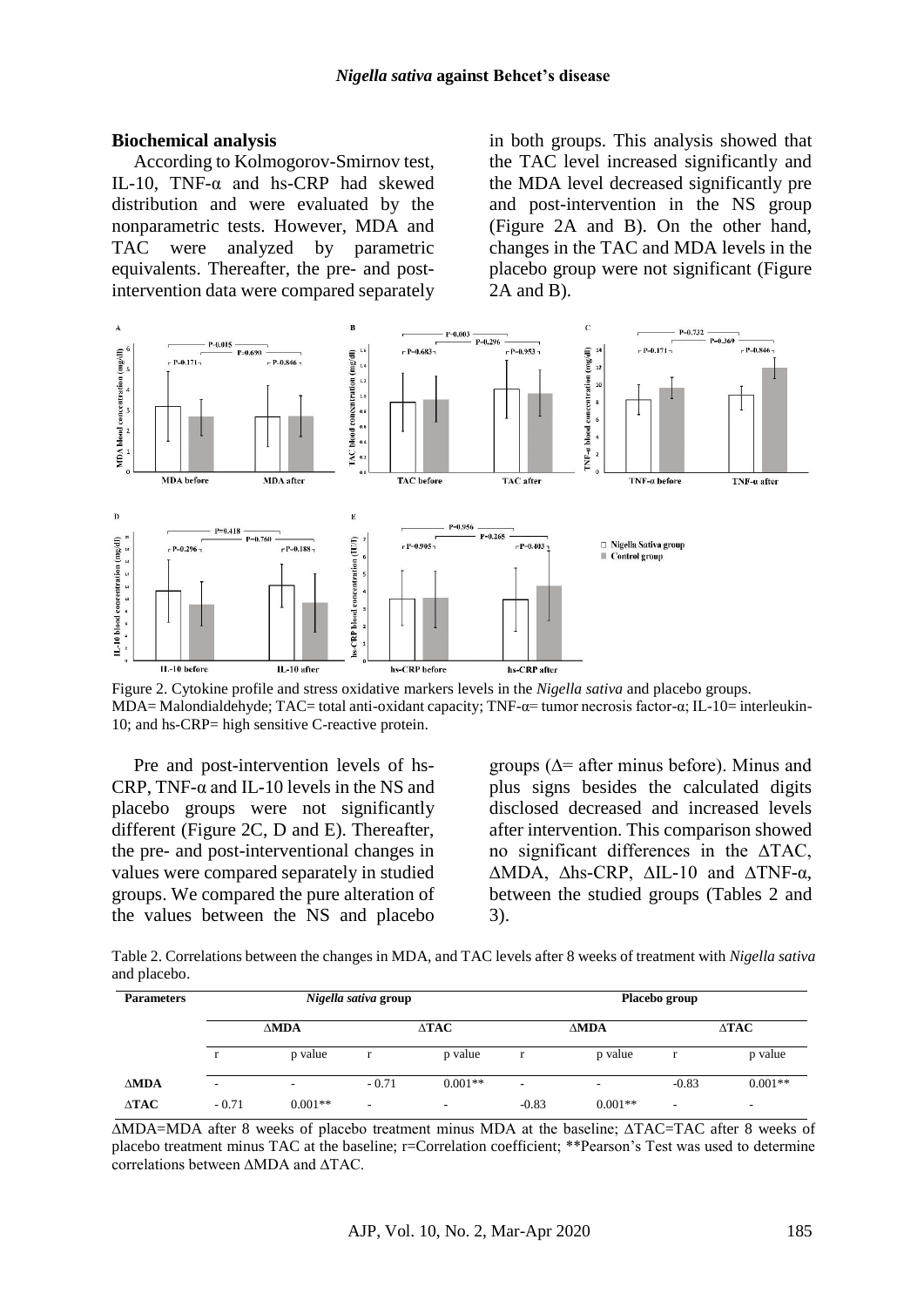Table 3. Correlations between the changes in TNF-α, IL-10, hs-CRP levels after 8 weeks of treatment with *Nigella sativa* and placebo.

| <b>Parameter</b>          |                           | Nigella sativa group     |                |                          | Placebo group      |                          |                           |         |                |          |                          |                |
|---------------------------|---------------------------|--------------------------|----------------|--------------------------|--------------------|--------------------------|---------------------------|---------|----------------|----------|--------------------------|----------------|
|                           | $\triangle$ TNF- $\alpha$ |                          | $\Delta$ IL-10 |                          | $\triangle$ hs-CRP |                          | $\triangle$ TNF- $\alpha$ |         | $\Delta$ IL-10 |          | $\Delta$ hs-CRP          |                |
|                           |                           | p value                  | r              | p value                  | r                  | p value                  | $\mathbf{r}$              | p value | r              | p value  | r                        | p value        |
| $\triangle$ TNF- $\alpha$ | $\overline{\phantom{a}}$  | $\overline{\phantom{a}}$ | 0.06           | $0.66*$                  | 0.18               | $0.2 *$                  |                           | ۰       | 0.12           | $0.44*$  | 0.08                     | $0.59*$        |
| $\Delta$ IL-10            | 0.06                      | $0.66*$                  | ۰              | $\overline{\phantom{a}}$ | 0.16               | $0.26*$                  | 0.12                      | $0.44*$ | ٠.             | ۰        |                          | $-0.47$ 0.002* |
| $\triangle$ hs-CRP        | 0.18                      | $0.2*$                   | 0.16           | $0.26*$                  | ۰                  | $\overline{\phantom{a}}$ | $-0.08$                   | $0.59*$ | 0.47           | $0.002*$ | $\overline{\phantom{a}}$ |                |

\*Spearman's rho was used to determine correlations between ∆ TNF-α, ∆ IL-10 and ∆ hs-CRP; Δ TNF-α=TNF-α (after 8 weeks of placebo treatment) minus TNF-α (baseline); Δ IL10=IL-10 (after 8 weeks of placebo treatment) minus IL-10 (baseline);  $\Delta$  hs-CRP=hs-CRP (after 8 weeks of placebo treatment) minus hs-CRP (baseline); r=Correlation coefficient

### **Discussion**

The present study showed that 8 weeks of treatment with NS 1000 mg per day compared with placebo, did not significantly change MDA, TAC, hs-CRP, IL-10 or TNF-a levels.

TNF- $\alpha$  is a very important inflammatory cytokine that dramatically increases in chronic inflammatory disorders (Yoruk et al., 2010). IL-10 is one of the important anti-inflammatory cytokines and its amplification *in vivo* suppresses inflammatory reactions and modulates the immune responses (Ahmed and Hassanein, 2013). hs-CRP is a pentameric protein synthesized in hepatocytes in response to several inflammatory agents (Ebru et al., 2008). hs-CRP amplifies the process of the phagocytosis and activation of the complement system. Its reduction discloses a relatively silent circumstance without grave inflammatory reactions in the body. Hadi et al. (2016), similar to our study, did not find significant changes in the amount of TNF-α using NS in RA patients. However, they found a dramatic increase of IL-10 in patients treated with NS (Hadi et al., 2016). Mahdavi et al. found that NS in combination with a low-calorie diet can significantly reduce  $TNF-\alpha$  and hs-CRP levels (Mahdavi et al., 2016).

Many studies showed the role of oxidative stress in BD pathogenesis and its correlation with BD manifestations. Najim et al. (2007) in a study on 76 BD patients, showed increased levels of serum MDA.

Harzallah et al. (2008) measured plasma MDA levels, reduced glutathione (GSH)/oxidized glutathione (GSSG) ratio, erythrocyte superoxide dismutase (SOD), catalase and glutathione peroxidase in 40 patients with BD. They found higher MDA and catalase and lower GSH/GSSG ratio and SOD levels in BD patients compared with healthy controls. MDA is a toxic oxidant that is produced as a hazardous byproduct during lipid peroxidation in the body and amplifies during extensive oxidative stress (Nielsen et al., 1997). The free radicals produced during the biochemical reactions in the body, may invade the biomolecules including lipids with at least 3 double bonds (Gawel et al., 2004). Distortion of the above-mentioned lipids by free radicals, leads to MDA production. TAC assesses the antioxidant status of biological samples and can evaluate the antioxidant response to free radicals produced in a particular disease (Sharifian et al., 2005). Antioxidant agents can neutralize a wide variety of free radicals in the body by increasing the TAC. This study did not show the antioxidant effects of NS in BD patients. Contrary to our findings, in a study conducted on women with RA, MDA was significantly lower in the NS-treated group (Yoruk et al., 2010). Hadi et al. also found a significant reduction in MDA and increase in TAC levels in RA patients treated with NS extract (Hadi et al., 2016).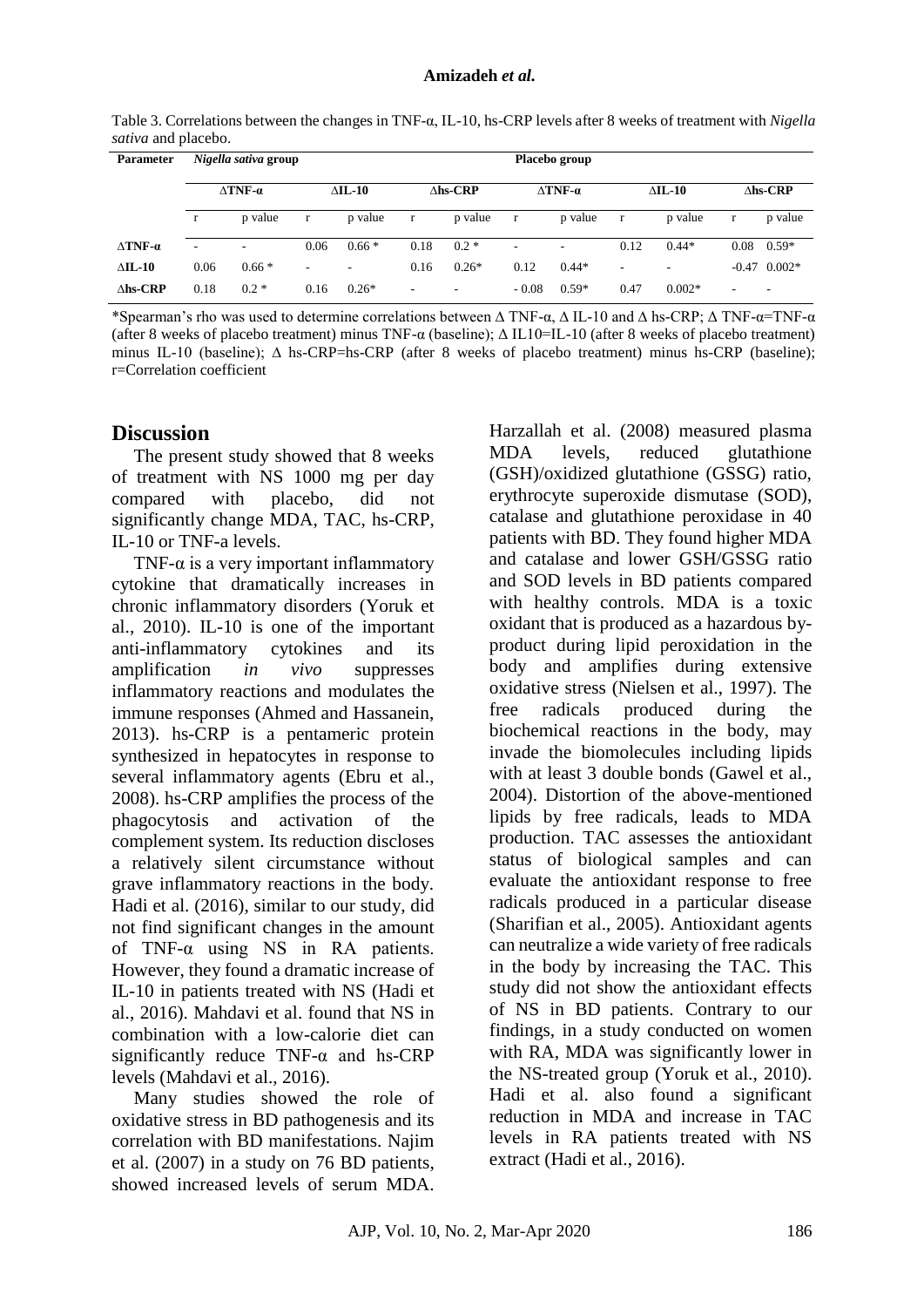To the best of our knowledge, this study was the first clinical trial which evaluated the effects of NS on MDA, TAC, TNF- $\alpha$ . IL-10 and high sensitivity C-reactive protein (hs- CRP) levels in patients with BD.

However, our study had some limitations. Short duration of intervention, small sample size, using low dose of NS (1000 mg per day) and treating BD patients with immunomodulatory medications during the study which may blur the effects of NS, were the main concerns. Designing another study with a higher number of patients, longer duration of treatment with NS and using different doses of NS may solve these problems.

NS 1000 mg per day is probably not effective in reducing the inflammatory and oxidative markers in BD.

### **Acknowledgment**

We appreciate the help of department of Biochemistry-Tabriz University of Medical sciences and Barij Essence pharmaceutical company.

## **Conflicts of interest**

The authors have declared that there is no conflict of interest.

# **References**

- Ahmed MA, Hassanein KM. 2013. Cardio protective effects of *Nigella sativa* oil on lead induced cardio toxicity: Anti inflammatory and antioxidant mechanism. J Physiol Pathophysiol, 4: 72-80.
- Alipour S, Nouri M, Sakhinia E, Samadi N, Roshanravan N, Ghavami A, Khabbazi, A. 2017. Epigenetic alterations in chronic disease focusing on Behcet's disease: Review. Biomed Pharmacother, 91: 526- 533.
- Bilici M, Efe H, Köroğlu MA, Uydu HA, Bekaroğlu M, Değer O. 2001. Antioxidative enzyme activities and lipid peroxidation in major depression: alterations by antidepressant treatments. J Affect Disord, 64: 43-51.
- Budancamanak M, Kanter M, Demirel A,

Ocakci A, Uysal H, Karakaya C. 2006. Protective effects of thymoquinone and methotrexate on the renal injury in collageninduced arthritis. Arch Toxicol, 80: 768- 776.

- Davatchi F, Chams-Davatchi C, Shams H, Shahram F, Nadji A, Akhlaghi M, Faezi T, Ghodsi Z, Sadeghi Abdollahi B, Ashofteh F, Mohtasham N, Kavosi H, Masoumi M. 2017. Behcet's disease: epidemiology, clinical manifestations, and diagnosis. Expert Rev Clin Immunol, 13: 57-65.
- Davatchi F, Assaad-Khalil S, Calamia KT, Crook JE, Sadeghi-Abdollahi B, Schirmer M, Tzellos T, Zouboulis CC, Akhlagi M, Al-Dalaan A, Alekberova ZS, Ali AA, Altenburg A, Arromdee E, Baltaci M, Bastos M, Benamour S, Ghorbel I, Boyvat A, Carvalho L, Chen W, Ben-Chetrit E, Chams-Davatchi C, Correia J, Crespo J, Dias C, Dong Y, Paixao Duarte F, Elmuntaser K, Elonakov AV, Grana Gil J, Haghdoost AA, Hayani RM, Houman H, Isayeva AR, Jamshidi AR, Kaklamanis P, Kumar A, Kyrgidis A, Madanat W, Nadji A, Namba K, Ohno S, Olivieri I, Vaz Patto J, Pipitone N, de Queiroz MV, Ramos F, Resende C, Rosa CM, Salvarani C, Serra MJ, Shahram F, Shams H, Sharquie KE, Sliti-Khanfir M, Tribolet de Abreu T, Vasconcelos C, Vedes J, Wechsler B, Cheng YK, Zhang Z, Ziaei N. 2014. The International Criteria for Behcet's Disease (ITR-ICBD). The International Criteria for Behcet's Disease (ICBD): a collaborative study of 27 countries on the sensitivity and specificity of the new criteria. J Eur Acad Dermatol Venereol, 28: 338-347.
- De Smet MD, Dayan M. 2000. Prospective determination of T-cell responses to Santigen in Behcet's disease patients and controls. Invest Ophthalmol Vis Sci, 41: 3480-3484.
- Doğan P, Tanrikulu G, Soyuer Ü, Köse K. 1994. Oxidative enzymes of polymorphonuclear leucocytes and plasma fibrinogen, ceruloplasmin, and copper levels in Behcet's disease. Clin Biochem, 27: 413- 418.
- Ebru U, Burak U, Yusuf S, Reyhan B, Arif K, Faruk TH, Emin M, Aydin K, Atilla II, Semsettin S, Kemal E. 2008. Cardioprotective effects of *Nigella sativa* oil on cyclosporine A‐induced cardiotoxicity in rats. Basic Clin Pharmacol Toxicol, 103: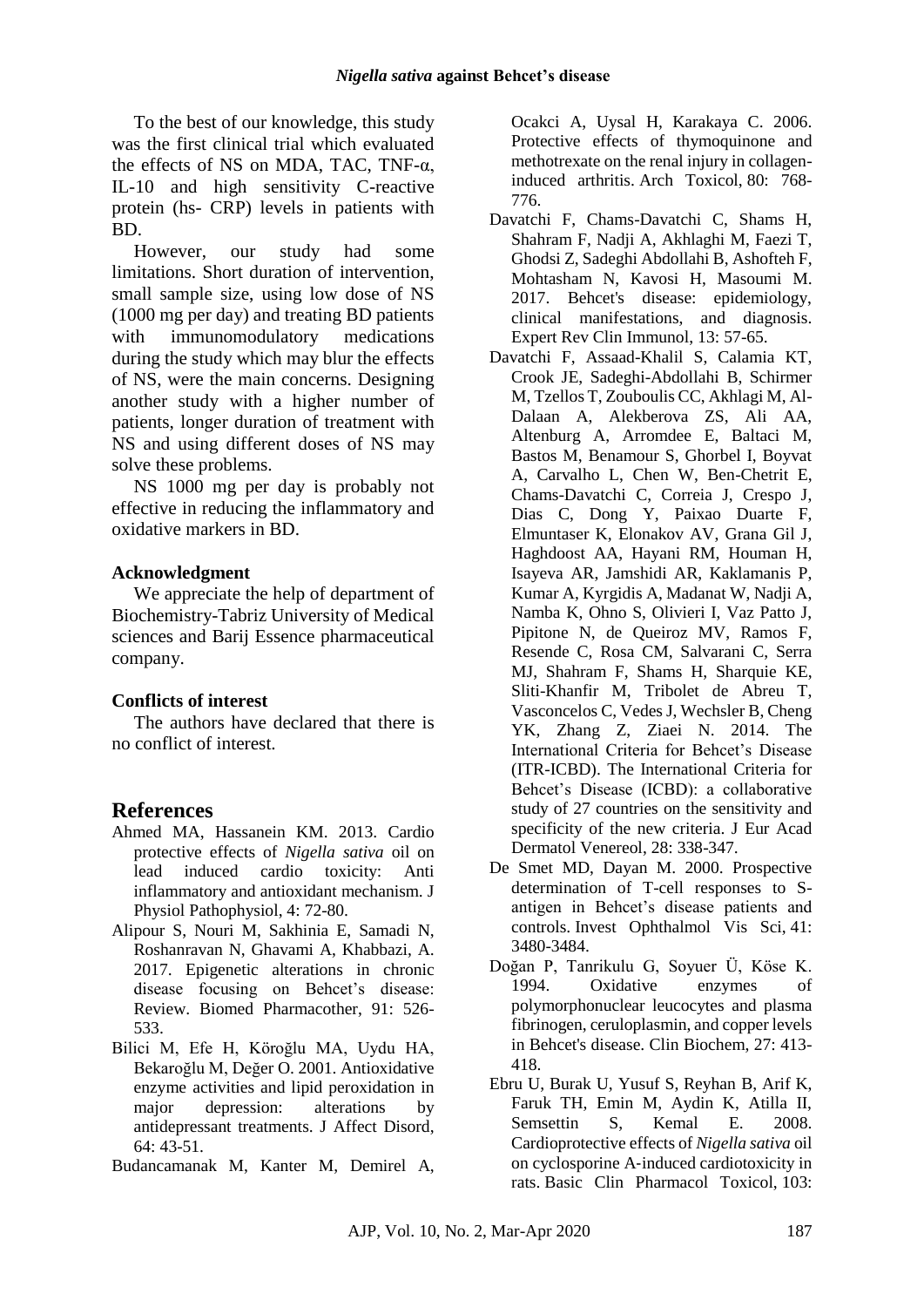574-580.

- El-Mahmoudy A, Matsuyama H, Borgan MA, Shimizu Y, El-Sayed MG, Minamoto N,<br>Takewaki T. 2002. Thymoquinone T. 2002. Thymoquinone suppresses expression of inducible nitric oxide synthase in rat macrophages. Int immunopharmacol, 2: 1603-1611.
- Gaweł S, Wardas M, Niedworok E, Wardas P. 2004. Malondialdehyde (MDA) as a lipid peroxidation marker. Wiad Lek, 57: 453- 455.
- Gheita TA, Kenawy SA. 2012. Effectiveness of *Nigella sativa* oil in the management of rheumatoid arthritis patients: A placebo controlled study. Phytother Res, 26: 1246- 1248
- Hadi V, Kheirouri S, Alizadeh M, Khabbazi A, Hosseini H. 2016. Effects of *Nigella sativa* oil extract on inflammatory cytokine response and oxidative stress status in patients with rheumatoid arthritis: a randomized, double-blind, placebocontrolled clinical trial. Avicenna J Phytomed, 6: 34-43.
- Harzallah O, Kerkeni A, Baati T, Mahjoub S. 2008. Oxidative stress: correlation with Behcet's disease duration, activity and severity. Eur J Intern Med, 19: 541-547.
- Hosseini A, Shanehbandi D, Estiar MA, Gholizadeh S, Khabbazi A, Khodadadi H, Sakhinia E, Babaloo Z. 2015. A single nucleotide polymorphism in the FOXP3 gene associated with Behcet's disease in an Iranian population. Clin Lab, 61(12):1897- 903.
- Houghton PJ, Zarka R, de las Heras B, Hoult JR. 1995. Fixed oil of *Nigella sativa* and derived thymoquinone inhibit eicosanoid generation in leukocytes and membrane lipid peroxidation. Planta med, 61: 33-36.
- Khabbazi A, Ghojazadeh M, Hajebrahimi S, Nikniaz Z. 2019. Relationship between vitamin D level and Bechet's disease activity: A systematic review and metaanalysis. Int J Vitam Nutr Res, 21: 1-8.
- Köse K, Doğan P, Aşçioğlu M, Erkiliç K, Aşçioğlu O. 1995. Oxidative stress and antioxidant defenses in plasma of patients with Behcet's disease. Tohoku J Exp Med, 176: 239-248.
- Mahdavi R, Namazi N, Alizadeh M, Farajnia S. 2016. *Nigella sativa* oil with a calorierestricted diet can improve biomarkers of systemic inflammation in obese women: A randomized double-blind, placebo-

controlled clinical trial. J Clin Lipidol, 10: 1203-1211.

- Majdalawieh AF, Hmaidan R, Carr RI. 2010. *Nigella sativa* modulates splenocyte proliferation, Th1/Th2 cytokine profile, macrophage function and NK anti-tumor activity. J Ethnopharmacol, 131: 268-275.
- Mansour M, Tornhamre S. 2004. Inhibition of 5-lipoxygenase and leukotriene C4 synthase in human blood cells by thymoquinone. J Enzyme Inhib Med Chem, 19: 431-436.
- Mantaş C, Direskeneli H, Ekşioglu-Demiralp E, Akoglu T. 1999. Serum levels of Th2 cytokines IL-4 and IL-10 in Behcet's disease. J Rheumatol, 26: 510-512.
- Mazzoccoli G, Matarangolo A, Rubino R, Inglese M, De Cata A. 2016. Behcet syndrome: from pathogenesis to novel therapies. Clin Exp Med, 16: 1-12.
- Miller NJ, Rice-Evans C, Davies MJ, Gopinathan V, Milner A. 1993. A novel method for measuring antioxidant capacity and its application to monitoring the antioxidant status in premature neonates. Clin Sci (Lond), 84: 407-412.
- Najim RA, Sharquie KE, Abu-Raghif AR. 2007. Oxidative stress in patients with Behcet's disease: I correlation with severity and clinical parameters. J Dermatol, 34: 308-314.
- Nielsen F, Mikkelsen BB, Nielsen JB, Andersen HR, Grandjean P. 1997. Plasma malondialdehyde as biomarker for oxidative stress: reference interval and effects of lifestyle factors. Oxid Med Cell Longev, 43: 1209-1214.
- Sayed-Ahmed MM, Aleisa AM, Al-Rejaie SS, Al-Yahya AA, Al-Shabanah OA, Hafez MM, Nagi MN. 2010. Thymoquinone attenuates diethylnitrosamine induction of hepatic carcinogenesis through antioxidant signaling. Oxid Med Cell Longev, 3: 254- 261.
- Schleicher P, Saleh M. 2000. Black cumin: the magical Egyptian herb for allergies, asthma, and immune disorders. Inner Traditions/Bear & Co.
- Sethi G, Ahn KS, Aggarwal BB. 2008. Targeting nuclear factor-κB activation pathway by thymoquinone: role in suppression of antiapoptotic gene products and enhancement of apoptosis. Mol Cancer Res, 6: 1059-1070.
- Sharifian A, Farahani S, Pasalar P, Gharavi M, Aminian O. 2005. Shift work as an oxidative